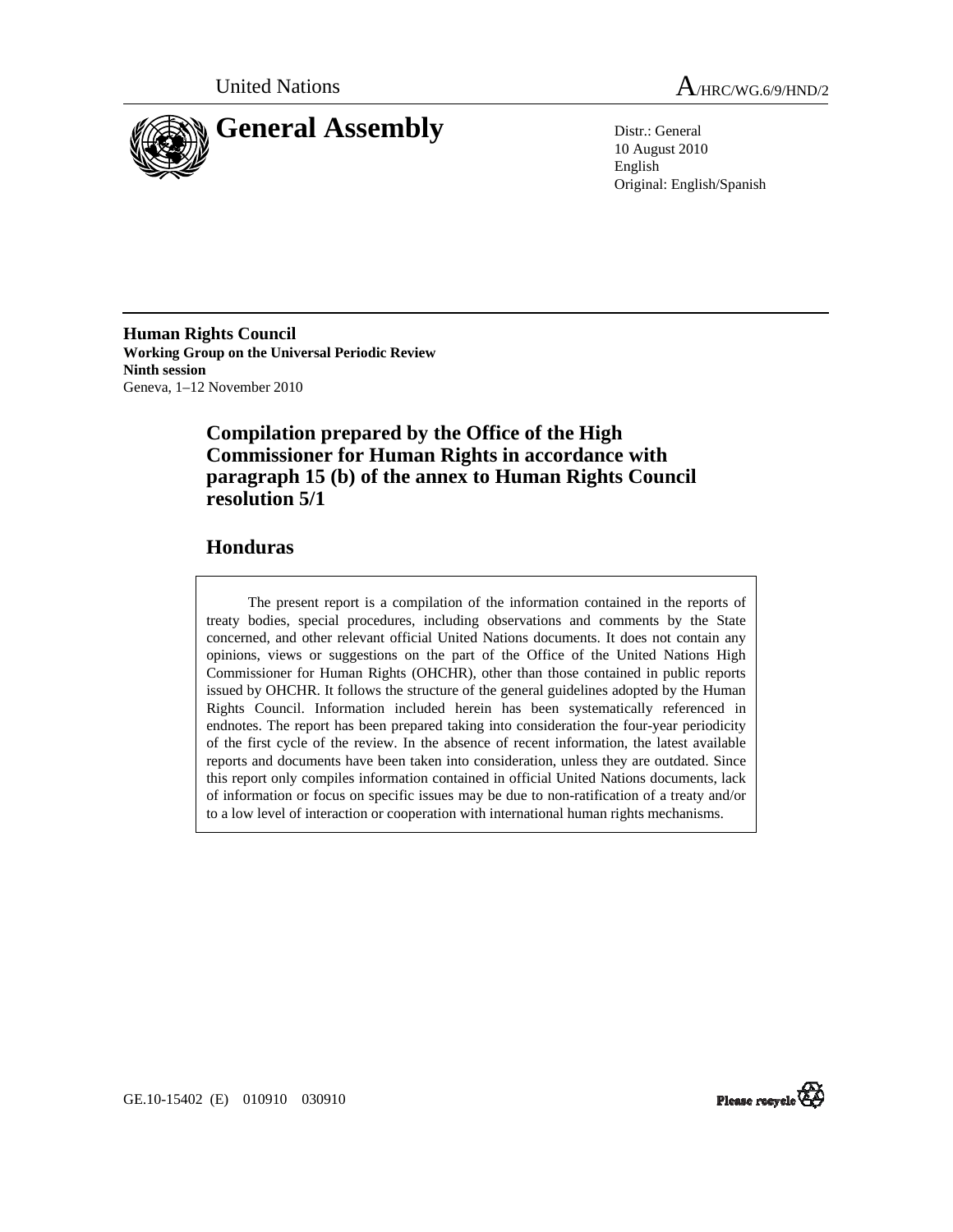# **I. Background and framework**

# **A. Scope of international obligations**<sup>1</sup>

| Universal human rights<br>treaties <sup>2</sup> | Date of ratification, accession<br>or succession | Declarations/<br>reservations                 | Recognition of specific competences of treaty bodies                                                |                |
|-------------------------------------------------|--------------------------------------------------|-----------------------------------------------|-----------------------------------------------------------------------------------------------------|----------------|
| <b>ICERD</b>                                    | 10 October 2002                                  | None                                          | Individual complaints (art. 14):                                                                    | N <sub>0</sub> |
| <b>ICESCR</b>                                   | 17 February 1981                                 | None                                          |                                                                                                     |                |
| <b>ICCPR</b>                                    | 25 August 1997                                   | None                                          | Inter-State complaints (art. 41):                                                                   | N <sub>0</sub> |
| <b>ICCPR-OP1</b>                                | 7 June 2005                                      | None                                          |                                                                                                     |                |
| <b>ICCPR-OP2</b>                                | 1 April 2008                                     | None                                          |                                                                                                     |                |
| <b>CEDAW</b>                                    | 3 March 1983                                     | None                                          |                                                                                                     |                |
| <b>CAT</b>                                      | 5 December 1996                                  | None                                          | Inter-State complaints (art. 21):                                                                   | N <sub>0</sub> |
|                                                 |                                                  |                                               | Individual complaints (art. 22):                                                                    | N <sub>0</sub> |
|                                                 |                                                  |                                               | Inquiry procedure (art. 20):                                                                        | Yes            |
| OP-CAT                                          | 23 May 2006                                      | None                                          |                                                                                                     |                |
| <b>CRC</b>                                      | 10 August 1990                                   | None                                          |                                                                                                     |                |
| OP-CRC-AC                                       | 14 August 2002                                   | Binding declaration<br>under art. 3: 18 years |                                                                                                     |                |
| OP-CRC-SC                                       | 8 May 2002                                       | None                                          |                                                                                                     |                |
| <b>ICRMW</b>                                    |                                                  |                                               | Inter-State complaints (art. 76):                                                                   | N <sub>0</sub> |
|                                                 | 9 May 2005                                       | None                                          | Individual complaints (art. 77):                                                                    | N <sub>0</sub> |
| <b>CRPD</b>                                     | 14 April 2008                                    | None                                          |                                                                                                     |                |
| <b>CED</b>                                      |                                                  |                                               | Individual complaints (art. 31):                                                                    | N <sub>0</sub> |
|                                                 | 1 April 2008                                     | None                                          | Inter-State complaints (art. 32):                                                                   | No             |
|                                                 |                                                  |                                               | Treaties to which Honduras is not a party: OP-ICESCR, OP-CEDAW, and CRPD-OP (signature only, 2007). |                |

| Other main relevant international instruments                                      | Ratification, accession or succession                                        |
|------------------------------------------------------------------------------------|------------------------------------------------------------------------------|
| Convention on the Prevention and Punishment of the Crime of Genocide               | Yes                                                                          |
| Rome Statute of the International Criminal Court                                   | Yes                                                                          |
| Palermo Protocol <sup>3</sup>                                                      | Yes                                                                          |
| Refugees and stateless persons <sup>4</sup>                                        | Yes, except 1954 Convention (signature only,<br>1954) and its 1961 Protocol. |
| Geneva Conventions of 12 August 1949 and Additional Protocols thereto <sup>5</sup> | Yes                                                                          |
| $\mathrm{ILO}$ fundamental conventions <sup>6</sup>                                | Yes                                                                          |
| UNESCO Convention against Discrimination in Education                              | No                                                                           |

1. In 2009, the Committee against Torture (CAT) invited Honduras to ratify OP- $CRPD$ , OP-CEDAW and OP-CESCR<sup>7</sup> and to consider making the declarations under articles 21 and 22 of the Convention.<sup>8</sup> In 2007, the Committee on Elimination of Discrimination against Women (CEDAW) encouraged the ratification of OP-CEDAW and acceptance of the amendment to article 20, paragraph 1 of the Convention.<sup>9</sup> CRC and CEDAW recommended that Honduras consider the ratification of the Protocol to Prevent,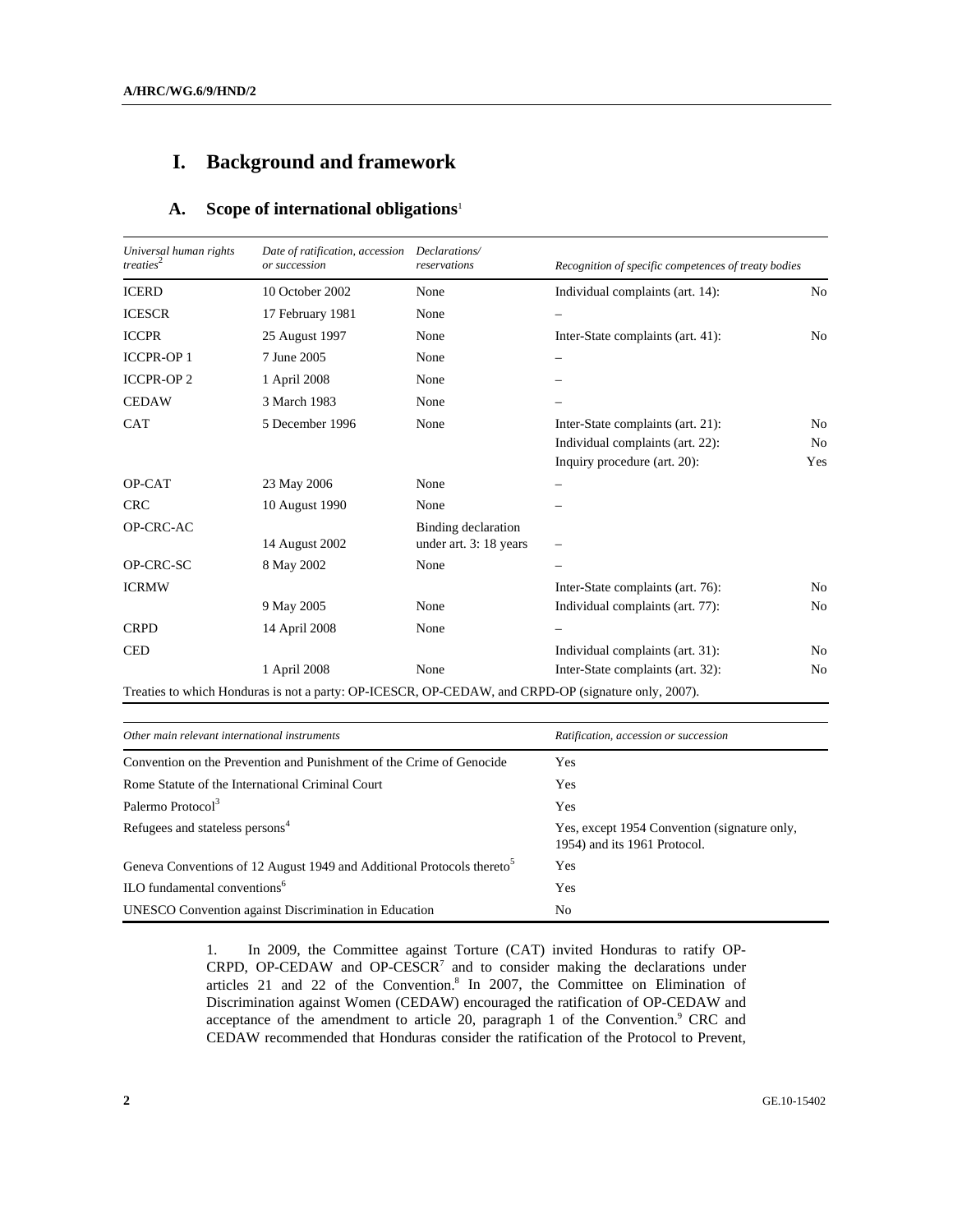Suppress and Punish Trafficking in Persons, especially Women and Children, supplementing the United Nations Convention against Transnational Organized Crime.<sup>10</sup>

2. The United Nations country office in Honduras (SNU) reports that Honduras has been a State party to the Rome Statute of the International Criminal Court since 2002.<sup>11</sup>

### **B. Constitutional and legislative framework**

3. The General Assembly<sup>12</sup> and the Human Rights Council strongly condemned the human rights violations occurring as a consequence of the coup d'état of 28 June 2009.<sup>13</sup> On 2 July 2009, a group of mandate holders also condemned the breakdown in the rule of law and expressed grave concern over the situation with regard to fundamental freedoms in Honduras.

4. In a report requested by the Human Rights Council  $(HRC)$ ,<sup>14</sup>, the United Nations High Commissioner for Human Rights (the High Commissioner) noted that the coup d'état had given rise to a number of human rights violations, most of which remained unpunished. Indeed, it brought to fore and exacerbated existing structural problems affecting human rights, intensified a difficult and tense political and social climate, and deepened the polarization within most State institutions and society at large. Measures imposed under the state of emergency facilitated the repression of those opposed to the coup and allowed the arbitrary restriction of fundamental rights.15

5. The High Commissioner concluded that the derogation from guarantees during the coup was incompatible with the international obligations of Honduras. Actions by the security forces were characterized by the disproportionate use of force, cases of torture and ill-treatment; arbitrary and illegal detentions were reported. The State also failed to notify the United Nations and the Organization of American States, as required by the ICCPR and the American Convention on Human Rights.<sup>16</sup>

6. The High Commissioner recommended that Honduras revise or abrogate national legislation incompatible with international standards, in particular provisions on crimes of sedition, illicit demonstrations, freedom of expression, political and electoral rights, torture, independence of the judiciary, the Police and Social Coexistence Law, and the State of Emergency Law,<sup>17</sup> as highlighted by the United Nations Country Team (UNCT).<sup>18</sup>

7. SNU reports that Honduras has made a real effort to bring its legislation into line with international standards, passing laws on women's equality, $19$  the rights of persons with disabilities,<sup>20</sup> the rights of the child<sup>21</sup> and persons with HIV.<sup>22</sup> In addition, criminal legislation on trafficking, sexual exploitation<sup>23</sup> and the eradication of domestic violence<sup>24</sup> has been reformed.

#### **C. Institutional and human rights infrastructure**

8. In 2000, the Honduras human rights commission (*Comisionado Nacional de los Derechos Humanos de Honduras*) was accredited with "A" status by the International Coordinating Committee of National Human Rights Institutions for the Promotion and Protection of Human Rights (ICC), which was reconfirmed in 2007.<sup>25</sup> The Sub-Committee on Accreditation is scheduled to undertake a special review of the accreditation status of Honduras' human rights commission at its next session in October 2010.<sup>26</sup> The High Commissioner noted that the lack of independence of control institutions, such as the fiscal department, Supreme Court, the Ombudsman, with some notable exceptions, resulted in their unavailability or inability to protect human rights and the rule of law. Re-establishing the credibility and legitimacy of these institutions constitutes a serious challenge.<sup>27</sup>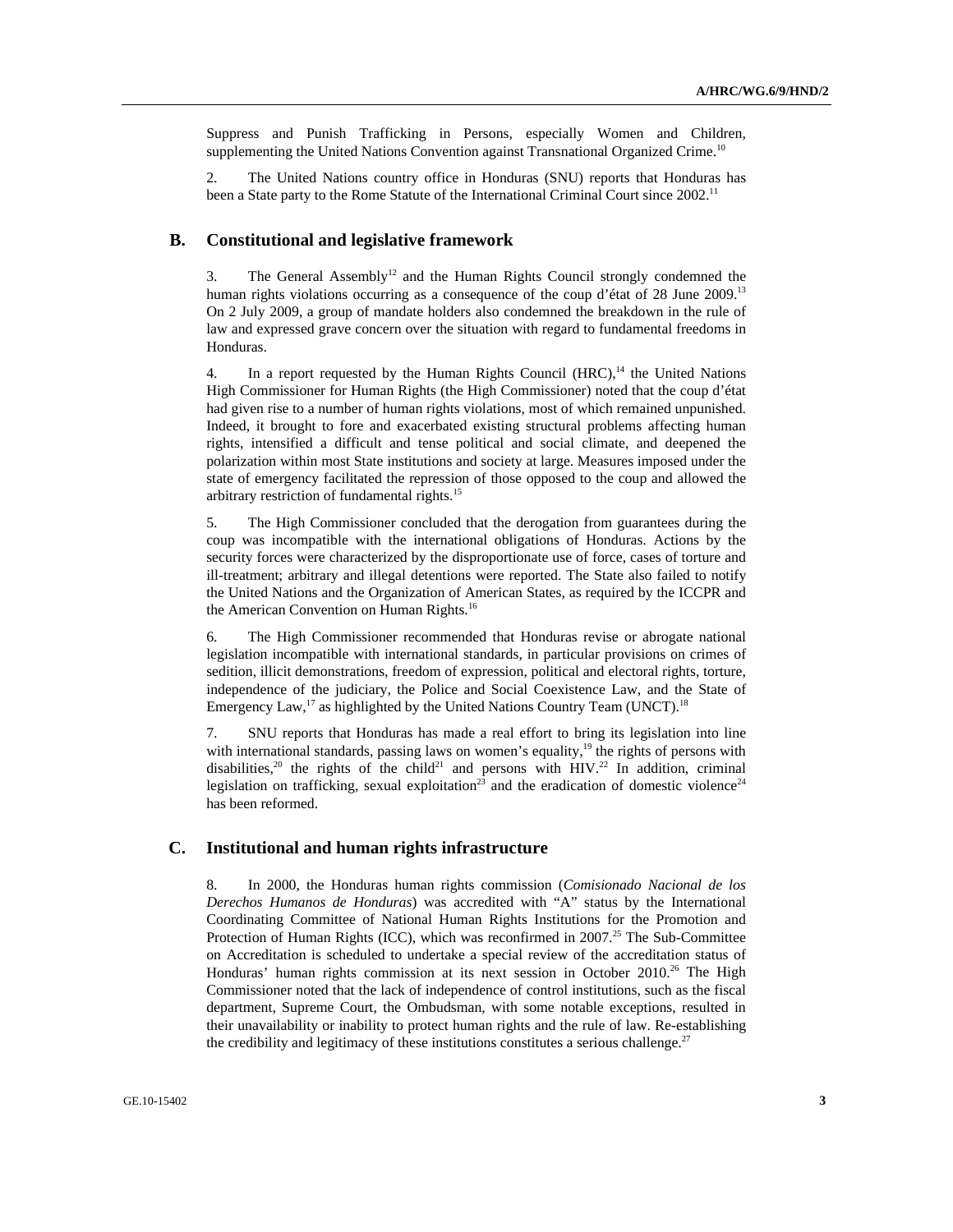9. SNU adds that in March 2010 President Lobo announced the establishment of various specialized presidential commissioners. However, their legal status, functions, powers and budgets had not been specified when SNU submitted its contribution to the universal periodic review. There are concerns over how they will be integrated into the national system for the protection and promotion of human rights, and how they will strengthen the system.<sup>28</sup>

10. In 2007 the Committee on the Rights of the Child (CRC) was concerned that an independent human rights institution that focused on children was still lacking.<sup>29</sup>

11. In 2007, the Committee on the Elimination of Discrimination Against Women (CEDAW) commended Honduras for the establishment of special courts on domestic violence, $30$  and urged the Government to strengthen the National Women's Institute by increasing its resources.<sup>31</sup>

## **D. Policy measures**

12. CAT was concerned at the repressive social policy with regard to combating "unlawful associations" (*maras* or *pandillas*) which does not adequately consider the root causes of the phenomenon, and which could criminalize children and young people on the sole ground of their appearance. It noted discussions in Honduras on changing the provision on "unlawful associations" in article 332 of the Criminal Code.<sup>32</sup> In 2006, the Working Group on Arbitrary Detention made similar remarks.<sup>33</sup>

13. SNU reports that in the past few years the figures on violence have been rising steadily. The possibility of falling victim to a crime is one of people's main concerns. Government action, which has focused on toughening the criminal law and bringing in the military to maintain security, has not been effective in keeping violence within reasonable limits.<sup>34</sup>

14. The High Commissioner recommended that Honduras develop a national human rights plan of action in cooperation with the United Nations, and with participation of civil society, which would address structural problems as a priority.<sup>35</sup>

## **II. Promotion and protection of human rights on the ground**

## **A. Cooperation with human rights mechanisms**

#### **1. Cooperation with treaty bodies**

| Treaty body <sup>36</sup> | Latest report<br>submitted and<br>considered | Latest concluding<br>observations | Follow-up response                              | Reporting status                              |
|---------------------------|----------------------------------------------|-----------------------------------|-------------------------------------------------|-----------------------------------------------|
| <b>CERD</b>               |                                              |                                   |                                                 | Initial report overdue since 2006.            |
| <b>CESCR</b>              | 1998                                         | May 2001                          | $\qquad \qquad \longleftarrow$                  | Second report overdue since 2006.             |
| <b>HR</b> Committee       | 2005                                         | October 2006                      | Received 2008.                                  | Second report due 2010.                       |
| <b>CEDAW</b>              | 2006                                         | August 2007                       | $\overline{\phantom{0}}$                        | Combined $7th$ and $8th$ report due 2012.     |
| <b>CAT</b>                | 2008                                         | <b>May 2009</b>                   | Overdue since May 2010. Second report due 2013. |                                               |
| <b>CRC</b>                | 2006                                         | February 2007                     |                                                 | Consolidated $4th$ and $5th$ report due 2012. |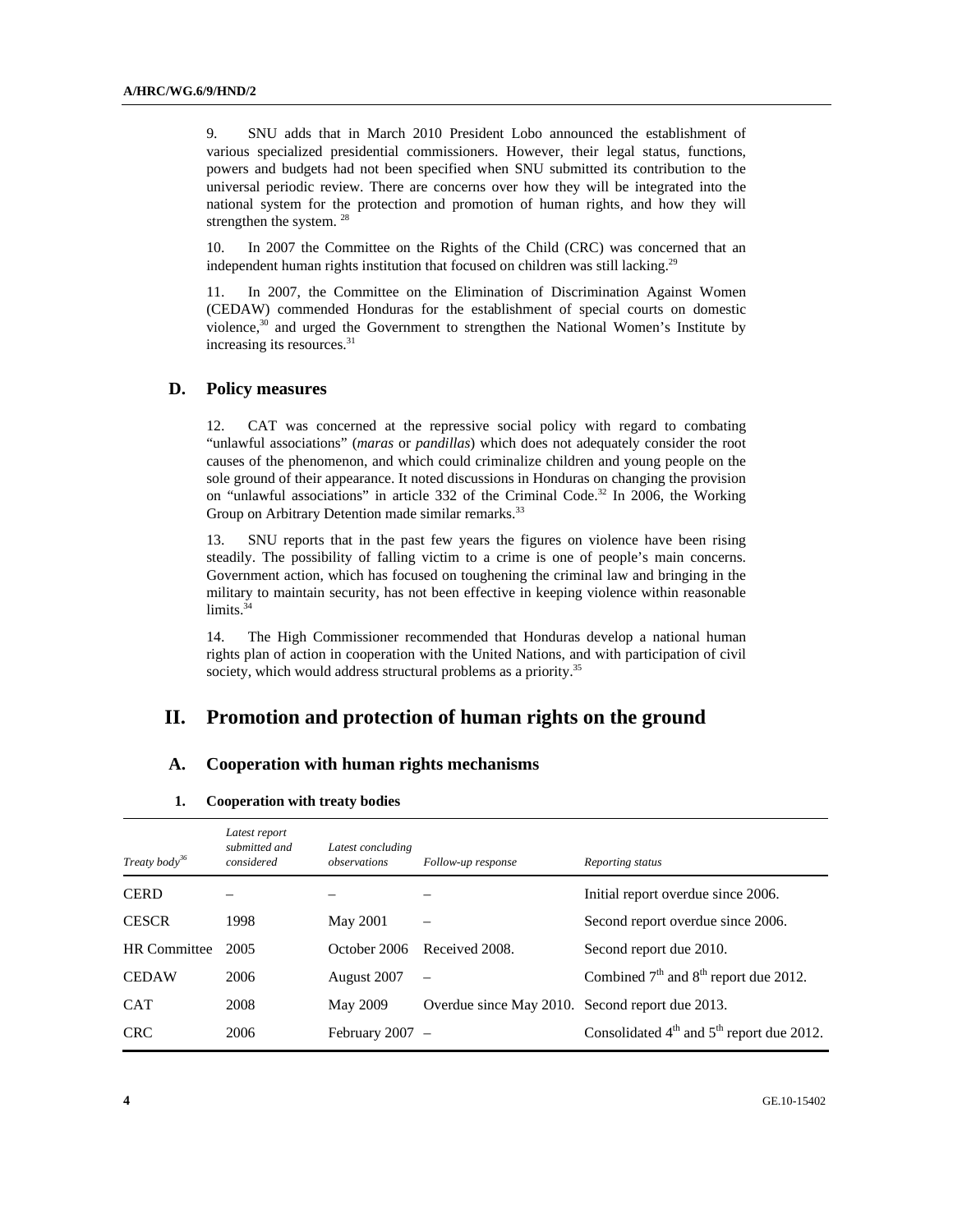| Treaty body <sup>36</sup> | Latest report<br>submitted and<br>considered | Latest concluding<br>observations | Follow-up response | Reporting status                   |
|---------------------------|----------------------------------------------|-----------------------------------|--------------------|------------------------------------|
| OP-CRC-AC                 |                                              |                                   |                    | Initial report overdue since 2004. |
| OP-CRC-SC                 |                                              |                                   |                    | Initial report overdue since 2004. |
| <b>CMW</b>                |                                              |                                   |                    | Initial report overdue since 2006. |

15. The Subcommittee on Prevention of Torture (SPT) undertook its first periodic visit to Honduras in September 2009.<sup>37</sup> The visit report was communicated confidentially to the Government, as provided for by OP-CAT, and the Government requested its publication.<sup>38</sup>

| Standing invitation issued                             | Yes                                                                                                                                                                                                                                                                                                                                                                                                                                                                                                                                                                                                                                                                                                                                                                                                                      |  |
|--------------------------------------------------------|--------------------------------------------------------------------------------------------------------------------------------------------------------------------------------------------------------------------------------------------------------------------------------------------------------------------------------------------------------------------------------------------------------------------------------------------------------------------------------------------------------------------------------------------------------------------------------------------------------------------------------------------------------------------------------------------------------------------------------------------------------------------------------------------------------------------------|--|
| Latest visits or mission reports                       | Special Rapporteur on extrajudicial, summary or arbitrary<br>executions (5-15 August 2001); <sup>39</sup> Special Rapporteur on<br>contemporary forms of racism, racial discrimination,<br>xenophobia and related intolerance $(2-8 \text{ July } 2004);^{40}$<br>Working Group on Arbitrary Detention $(23-31 \text{ May } 2006);$ <sup>41</sup><br>Working Group on the use of mercenaries as a means of<br>violating human rights and impeding the exercise of the right<br>of peoples to self-determination $(21-25 \text{ August } 2006)$ ; <sup>42</sup><br>Working Group on Enforced or Involuntary Disappearances<br>(31 January–2 February 2007); <sup>43</sup> Special Rapporteur on the<br>promotion and protection of the right to freedom of opinion<br>and expression (26–30 November 2007). <sup>44</sup> |  |
| Visits agreed upon in principle                        | Special Rapporteur on the right to food (postponed, new dates<br>to be agreed)                                                                                                                                                                                                                                                                                                                                                                                                                                                                                                                                                                                                                                                                                                                                           |  |
| Visits requested and not yet agreed upon               |                                                                                                                                                                                                                                                                                                                                                                                                                                                                                                                                                                                                                                                                                                                                                                                                                          |  |
| Facilitation/cooperation during missions               | The Working Group on Arbitrary Detention, the Working<br>Group on the use of mercenaries as a means of violating<br>human rights and impeding the exercise of the right of peoples<br>to self-determination, the Working Group on Enforced or<br>Involuntary Disappearances and the Special Rapporteur on the<br>promotion and protection of the right to freedom of opinion<br>and expression expressed their gratitude to the Government<br>for its cooperation during the respective visits.                                                                                                                                                                                                                                                                                                                          |  |
| Follow-up to visits                                    |                                                                                                                                                                                                                                                                                                                                                                                                                                                                                                                                                                                                                                                                                                                                                                                                                          |  |
| Responses to letters of allegations and urgent appeals | During the period under review, 39 communications were<br>sent. The Government replied to 4 communications,                                                                                                                                                                                                                                                                                                                                                                                                                                                                                                                                                                                                                                                                                                              |  |
| Responses to questionnaires on thematic issues         | Honduras responded to 6 of the 23 questionnaires sent by<br>special procedures mandate holders, <sup>45</sup> within the deadlines.                                                                                                                                                                                                                                                                                                                                                                                                                                                                                                                                                                                                                                                                                      |  |

#### **2. Cooperation with special procedures**

## **3. Cooperation with the Office of the High Commissioner for Human Rights**

16. Following the coup d'état, OHCHR headquarters worked in partnership with the Regional Office for Central America and UNCT.<sup>46</sup> The human rights adviser in Nicaragua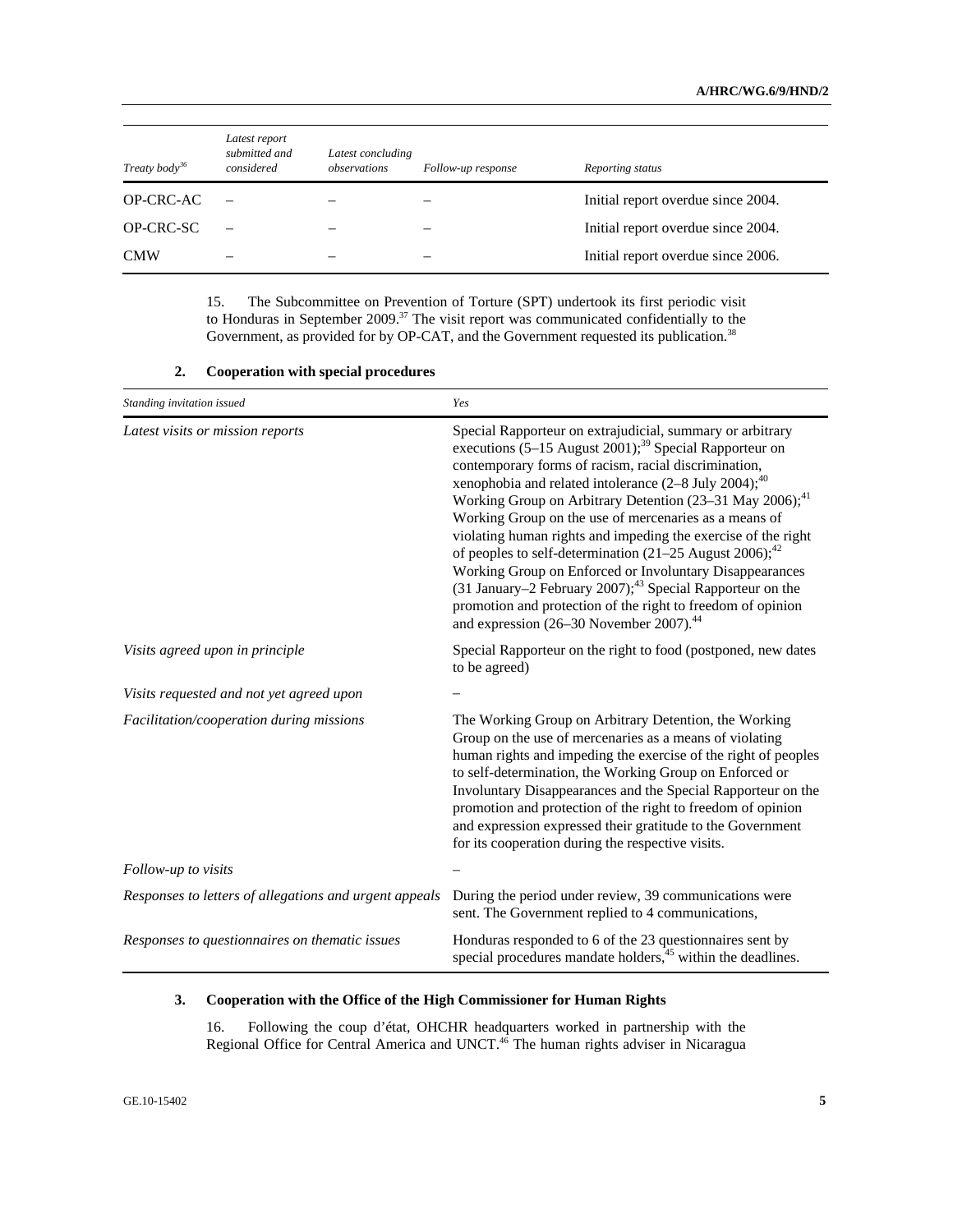participated in a humanitarian mission to the Honduras-Nicaragua border to assess the situation of Hondurans who had fled the country.<sup>47</sup> Honduras contributed financially to OHCHR in 2008.48

#### **B. Implementation of international human rights obligations**

#### **1. Equality and non-discrimination**

17. According to SNU, as far as gender equity is concerned, Honduras has made considerable progress in adapting its legal framework and policies on women's rights and in consolidating gender mainstreaming.<sup>49</sup> At the same time, however, there is still a wide gender gap and there are problems with the more effective application of current legislation and policies, including a lack of public funding. People know little about their acquired rights or how to exercise them, and social auditing is problematic. There is a need to strengthen the governmental and State mechanisms that implement policies and monitor the State's observance and due protection of human rights.<sup>50</sup>

18. CEDAW urged Honduras to address stereotypical attitudes towards the roles and responsibilities of women and men<sup>51</sup>

19. In 2005, the Special Rapporteur on contemporary forms of racism, racial discrimination, xenophobia and related intolerance reported that there was no clear recognition of the reality of racial discrimination by the political authorities. The Special Rapporteur considered this a major initial obstacle to efforts to confront the problem and find a lasting solution.<sup>52</sup>

20. CRC was concerned that discrimination and stigmatization still exist towards indigenous children, street children, children living in rural and remote areas, children with a different appearance (way of dressing, tattoos, symbols), and that discrimination against girls persisted. $53$ 

#### **2. Right to life, liberty and security of the person**

21. In 2006, The Human Rights Committee (HR Committee) noted with satisfaction the constitutional abolition of the death penalty.<sup>54</sup>

22. Prompted by allegations of extrajudicial executions of a large number of children in the period 1998–2000, the Special Rapporteur on extrajudicial, summary or arbitrary executions visited Honduras in 2001. Material collected indicated that there were cases of children killed by the security forces. In most cases, the child was unarmed and did not provoke the use of force. At the time of the visit there were very few investigations or trials relating to incidents of extrajudicial killings, and convictions were exceptional.<sup>55</sup>

23. On 23 June 2009, CAT took note of the establishment of a special unit to investigate the violent deaths of children at the Institute for Children and the Family, as well as the establishment of the Municipal Children's Ombudsman Office.<sup>56</sup> CRC was concerned at the high number of disappearances and extrajudicial killings of children, including at hands of members of the police, and the fact that the authorities have not responded with adequate action.<sup>57</sup> The HR Committee expressed similar concerns.<sup>58</sup>

24. The High Commissioner established that both the military and the police systematically used excessive force to break up demonstrations against the coup.<sup>59</sup> The High Commissioner recommended that use of the military in law enforcement functions be avoided, unless in extreme and exceptional cases, and always under independent judicial control.<sup>60</sup> Human rights defenders played a critical role after the coup, and helped to alleviate institutional shortcomings. Their presence within detention centres contributed to reducing the vulnerability of detainees.<sup>61</sup> Human rights defenders themselves faced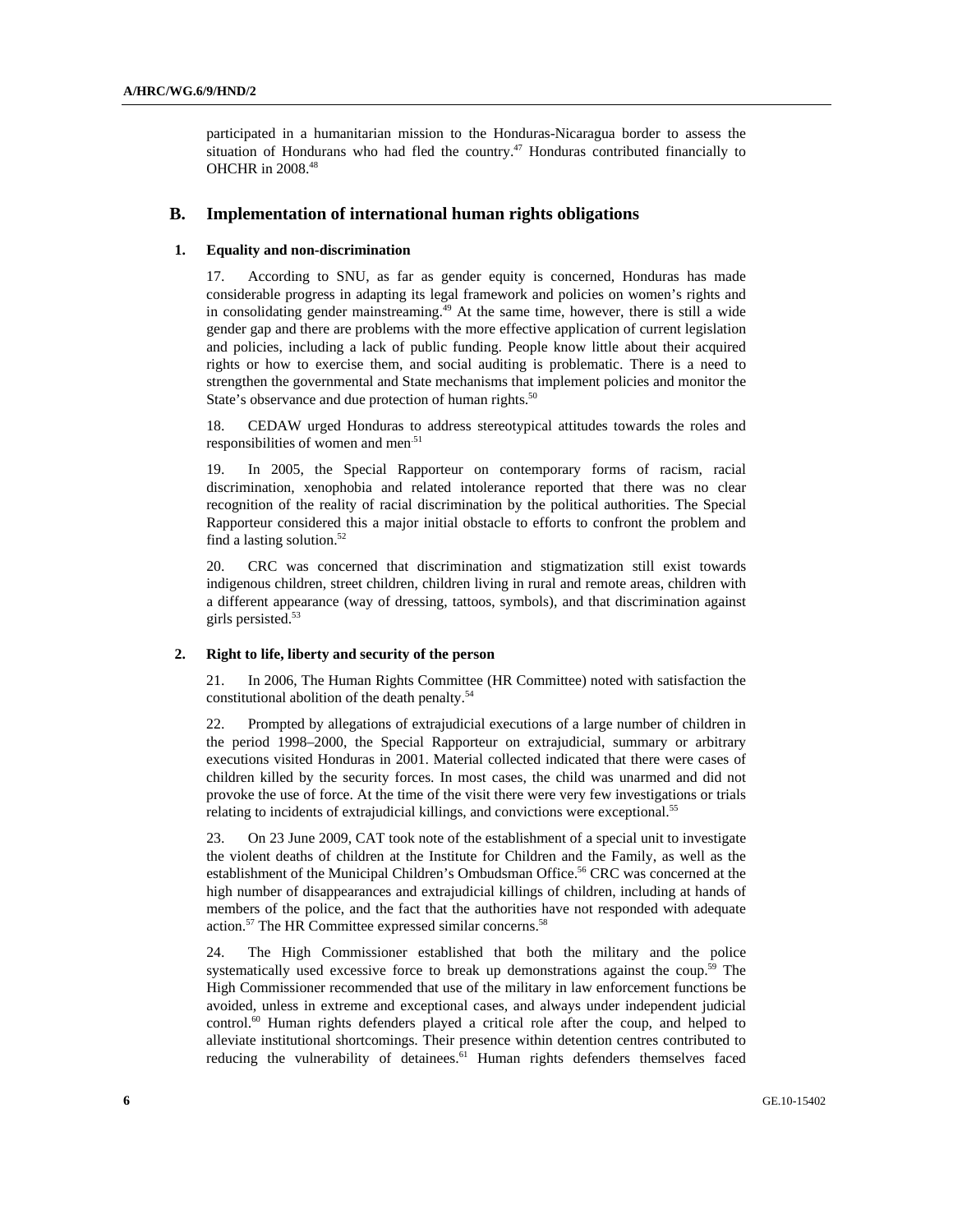intimidation and attacks. $62$  Following the coup, some women's organizations complained that they had been victims of harassment and threats from police and military officers.<sup>63</sup> Women who filed official complaints reportedly received death threats and were intimidated.<sup>64</sup>

25. In 2006, the Working Group on Enforced or Involuntary Disappearances reported that enforced disappearance is not classified as a separate offence in the Criminal Code. It recommended that Honduras become party to the Convention on the Non-Applicability of Statutory Limitations to War Crimes and Crimes against Humanity.<sup>65</sup>

26. CAT commended the adoption on 28 September 2008 of the National Preventive Mechanism Act.<sup>66</sup> The Subcommittee on the Prevention of Torture (SPT) recommended that the highest authorities publicly declare that they repudiate torture and are committed to its eradication and the implementation of a national preventive system. $67$ 

27. CAT was concerned by the fact that members of the armed forces are not considered public officials in the definition of torture in the Criminal Code.<sup>68</sup>

28. CAT was very concerned at reports of frequent ill-treatment, torture and excessive use of force on arrest, acts of extortion by law enforcement officials, and the persistent high number of detainees, both children and adults, in prolonged pre-trial detention. It further expressed concern, as did the Working Group on Arbitrary Detention,<sup>69</sup> at the various forms of derogations from the general rule regarding the duration of pre-trial detention. It regretted that alternatives to imprisonment were not employed.<sup>70</sup> The HR Committee was concerned at the frequency of arrests on suspicion by members of the security forces, including mass round-ups based solely on appearance, and with no warrant from a competent authority.<sup>71</sup>

29. CAT was concerned at the poor conditions of detention as well as the failure to separate accused and convicted persons, women and men, children and adults.<sup>72</sup> The Working Group on Arbitrary Detention<sup>73</sup> and the HR Committee<sup>74</sup> expressed similar concerns. The Working Group on Arbitrary Detention recommended that Honduras establish a penitentiary system as a separate institution, run by professional penitentiary management and staff, and not connected to the police.<sup>75</sup> SPT recommended that an audit of police stations and premises of the national criminal investigation office (DNIC) be undertaken as soon as possible in order to formulate and implement a plan aimed at improving places of detention in existing establishments.<sup>76</sup>

30. SPT recommended that adequate measures be taken to protect women prisoners, and that the principle of separation between women and men in prisons be observed.<sup>77</sup>

31. CAT noted the establishment, in 2006, of the Inter-institutional Commission on Femicide and a special unit within the Public Prosecutor's Office to investigate violent deaths of women.78 CEDAW continued to be concerned about the prevalence of many forms of violence against women and noted that Honduran women may be compelled to migrate because of violence against them.<sup>79</sup>

32. Despite all efforts to clamp down on and stop violence against women, there has been a steady rise in gender-based, domestic and sexual violence, as well as in the number of femicides, which rose from 149 in 2007 to 252 in 2008 and 377 in 2009.<sup>80</sup>

33. CRC urged Honduras to take all necessary measures to prevent children from being subjected to torture or ill-treatment in all circumstances, in particular during or after apprehension by law enforcement officials.<sup>81</sup>

34. CRC was concerned that domestic violence and abuse of children, including sexual abuse, constitute a serious problem and are on the rise.<sup>82</sup>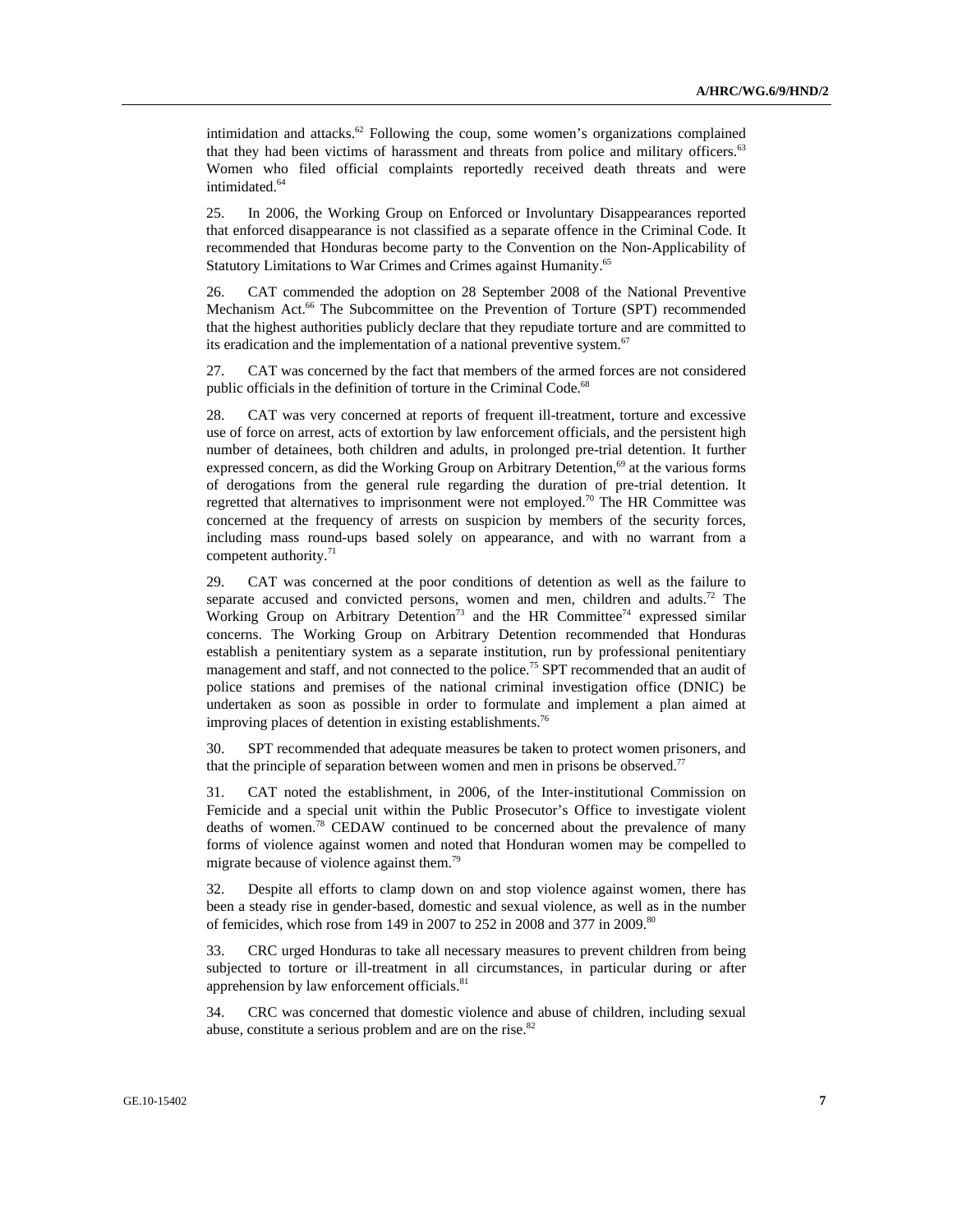35. SNU reports that Honduras is a country of origin, destination and transit for trafficking in persons. The victims of this evil practice are mainly trafficked for the purposes of sexual exploitation (women, girls and boys), domestic slavery and forced labour. Trafficking victims come from all regions of the country.<sup>83</sup> SNU recommends the introduction of comprehensive support programmes for the victims of gender-based or sexual violence, trafficking and sexual exploitation, including access to the morning-after pill and prophylactics for sexually transmitted infections (STIs).<sup>84</sup>

36. CAT recommended that Honduras ensure that offenders are prosecuted and punished for the crime of trafficking in persons, and that the Criminal Code be amended to include all exploitative purposes of trafficking.<sup>85</sup> CRC was concerned that sexual exploitation of children, especially girls, and trafficking are serious problems. Despite Honduras' ratification of the Optional Protocol on the sale of children, child prostitution and child pornography, no governmental body is in charge of policies to implement it.<sup>86</sup> CEDAW expressed similar concerns for women.<sup>87</sup>

37. The ILO Committee of Experts stated that, despite progress, the problem of the commercial sexual exploitation of young persons under 18 still persisted; it requested Honduras to ensure the protection of children under 18 against this worst form of child labour.<sup>88</sup>

38. The ILO Committee of Experts noted that, according to official 2006 statistics, 78.49 per cent of boys and 21.51 per cent of girls between the ages of 5 and 17 were economically active. The Committee of Experts expressed concern at the persistence of child labour and requested information on the measures taken within the context of the second National Plan of Action for the Elimination of Child Labour (2008–15).<sup>89</sup>

39. The HR Committee observed the alarming spread of child labour, particularly in rural and indigenous communities.<sup>90</sup>

40. CAT recommended that Honduras enhance health services in places of detention to include services for persons with mental impairment or illnesses who have been deprived of their liberty.<sup>91</sup>

41. In 2006, the Working Group on the use of mercenaries as a means of violating human rights and impeding the exercise of the right of peoples to self-determination visited Honduras and reported, with concern, that hundreds of Hondurans and nationals from other countries are trained by private security companies with a view to carrying out duties in a third country. Reportedly, one of the persons in charge of the training was a former colonel who still held a senior security post in the Government at the time of the visit. The Working Group recommended that Honduras accede to the International Convention against the Recruitment, Use, Financing and Training of Mercenaries.<sup>92</sup>

#### **3. Administration of justice, including impunity, and the rule of law**

42. On 29 July 2010, three independent United Nations experts expressed concern over the recent sacking of three judges and a magistrate, calling it an unacceptable attack on the independence of the judiciary and on the freedoms of opinion, expression, assembly and association of those working to promote and protect human rights and fundamental freedoms in Honduras.<sup>93</sup>

43. The High Commissioner reported that impunity for most of the human rights violations committed during the crisis increased the vulnerability of victims. The absence of independent, timely and effective judicial investigations left most of those responsible unpunished, and victims without adequate judicial protection and redress.<sup>94</sup>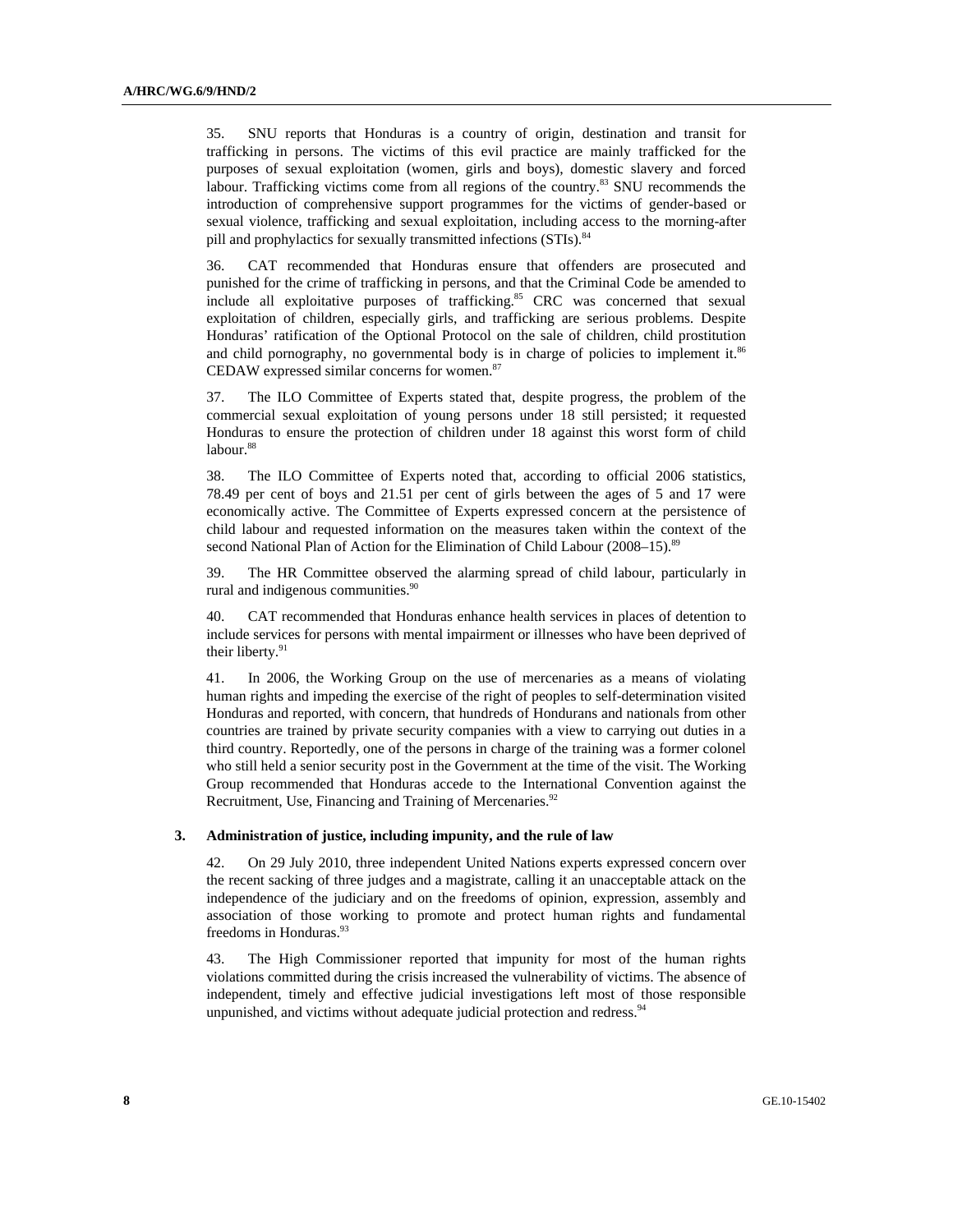44. CAT expressed concern at Honduras' failure to establish an independent body to safeguard the independence of the judiciary and to supervise the appointment, promotion and regulation of the profession.<sup>95</sup> The HR Committee made similar remarks.<sup>96</sup>

45. SPT recommended that the Public Prosecutor's Office should have its own investigative capacity to enable it to carry out independent, prompt and thorough inquiries.<sup>97</sup>

46. During its visit, the Working Group on Enforced or Involuntary Disappearances was informed that alleged perpetrators of serious human rights violations, including disappearances, were at large and not the subject of any effective investigation or any conviction. According to reliable reports, some of the alleged perpetrators of enforced disappearances were still active, and in some cases, occupied public positions.<sup>98</sup>

47. CAT noted the existence of widespread impunity as one of the main reasons for the failure to eradicate torture. It was concerned at the absence of an independent body to investigate allegations of ill-treatment and torture.<sup>99</sup>

48. CAT recommended that Honduras promptly, thoroughly and impartially investigate all incidents of death in custody, and provide adequate compensation to the families of victims.100 The HR Committee noted with concern that no measures have been taken to punish those responsible for the incidents at El Porvenir and San Pedro Sula prisons.<sup>101</sup>

49. CRC reiterated its previous recommendation that Honduras bring its juvenile justice system fully in line with the Convention.<sup>102</sup>

#### **4. Right to privacy, marriage and family life**

50. CRC reiterated that Honduras make the immediate registration of all children's birth a priority.<sup>103</sup> It also urged Honduras to speed up the adoption of the draft Special Law on Adoption, and finalize the ratification of the Hague Convention on Protection of Children and Co-operation in Respect of Intercountry Adoption.<sup>104</sup>

#### **5. Freedom of religion or belief, expression, association and peaceful assembly, and right to participate in public and political life**

51. The High Commissioner stated that, following the coup, freedom of expression was one of the most restricted rights under the emergency measures.<sup>105</sup> Several media premises were occupied by the military, and frequencies were often jammed or interrupted. Such actions were particularly damaging to opposition media and some international news channels.106 Some journalists were ill-treated or arbitrarily detained by police agents while covering demonstrations; the purpose appeared to be to prevent them from reporting on the protests.107

52. In May 2010, a group of Special Rapporteurs called on the Government to take urgent action to address the increasing vulnerability of journalists operating in the country. In the six weeks prior to the appeal, seven journalists had been killed, and several others threatened.108

53. During his visit in 2007, the Special Rapporteur on the promotion and protection of the right to freedom of opinion and expression said it was important to push ahead with reforms of the criminal law to bring it into line with international standards. In that respect, there should be no limits or restrictions on the exercise of freedom of opinion and expression.<sup>109</sup> The concentration of ownership of media outlets in a few hands was another of the obstacles that the Special Rapporteur was able to study during his visit.<sup>110</sup>

54. The High Commissioner reported that excessive use of force, arbitrary detentions and the imposition of curfews weakened the exercise of the right to peaceful assembly.<sup>111</sup>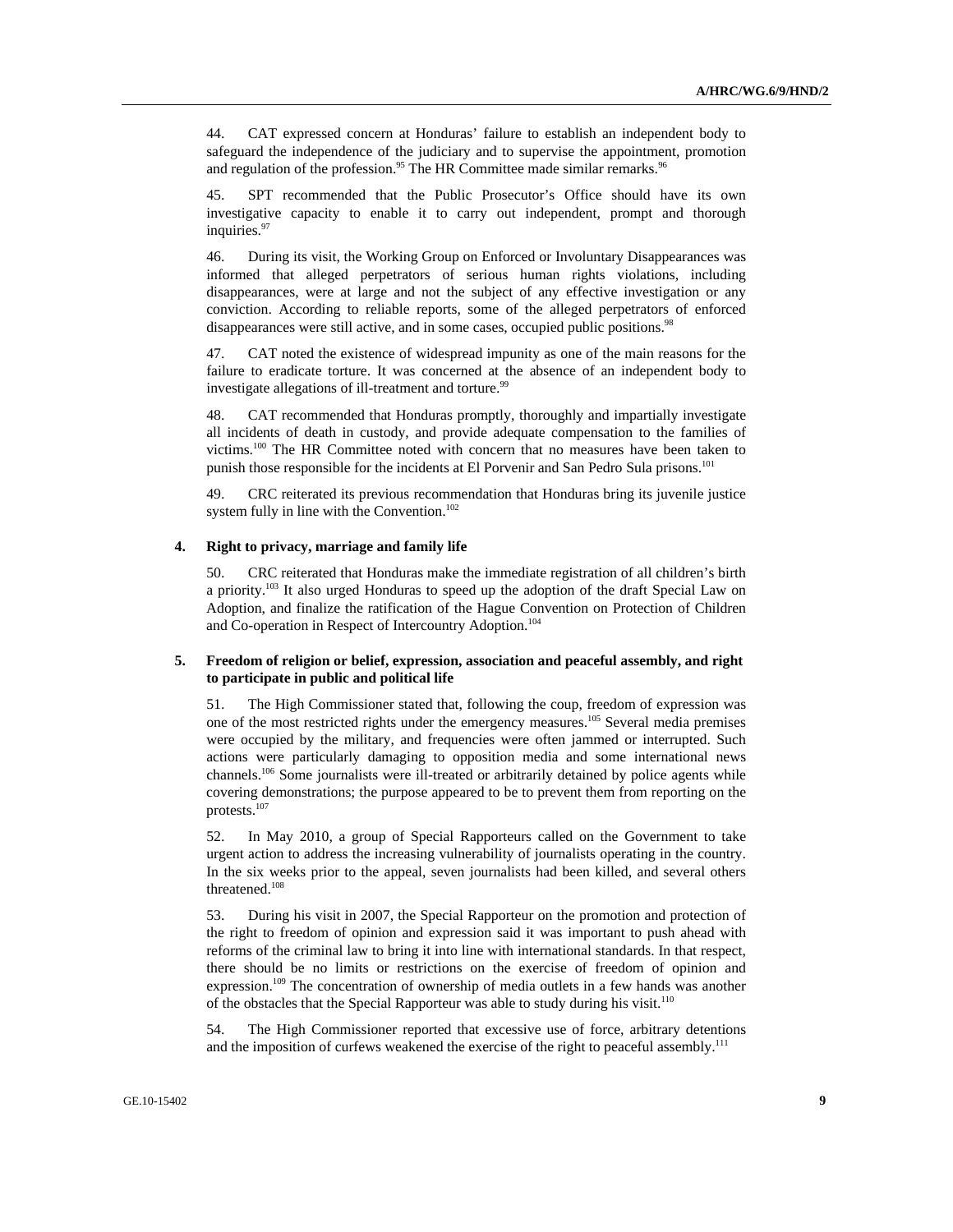55. Referring to the penalties provided for in section 469 of the Labour Code for persons who interfered with the right to freedom of association (ranging from 200 to 10,000 lempiras (19 lempiras equals 1 US dollar)), the ILO Committee of Experts stated that Honduras lacked adequate protection against acts of anti-union discrimination, and recalled that Honduras was responsible for ensuring the application of ratified international labour conventions relating to freedom of association. The Committee requested Honduras to take the necessary steps to include provisions in the national legislation for adequate protection against acts of anti-union discrimination or interference.<sup>112</sup>

56. CEDAW was concerned about the ongoing low degree of representation of women in public life. It urged Honduras to enforce the application of the 30 per-cent minimum legal quota for elected positions.<sup>113</sup> The HR Committee regretted that the existing system of open lists was an obstacle to a sufficient proportion of women representatives.<sup>114</sup>

#### **6. Right to work and to just and favourable conditions of work**

57. CEDAW was concerned about the ongoing discrimination against women in the labour market, and the concentration of women in the informal sector and domestic work.<sup>115</sup>

58. The ILO Committee of Experts requested Honduras to provide information on specific measures adopted with a view to reducing the wage gap between and women.<sup>116</sup>

#### **7. Right to social security and to an adequate standard of living**

59. SNU reports that, according to official figures, 58 per cent of the population lives below the poverty line and 36 per cent in extreme poverty.<sup>117</sup> In this connection, SNU recommends that the country plan be brought into line with the Millennium Development Goals and the State's international obligations under international human rights instruments.118 It also recommends that Honduras draw up a properly funded plan to combat hunger, review the effects of its legislation on the exercise and observance of the right to food in accordance with international standards, and develop a comprehensive diet and nutrition monitoring system.<sup>119</sup>

60. CRC was concerned that access to health services is inadequate especially in rural areas: despite considerable improvement in the last few years, a high percentage of maternal mortality occurs in rural areas, infant and child mortality remains high.<sup>120</sup>

61. In this context, SNU recommends that a national strategy be drawn up to extend coverage and ensure fairer access to public services of the same quality in urban and rural areas, particularly as regards education and primary health care.<sup>121</sup>

62. CRC was concerned that, according to the information received, the number of *maras/pandillas* in Honduras has increased. It also noted that the majority of the children belonging to these groups do not attend school, nor have any employment. CRC recommended that Honduras pay more attention to the social factors and causes at the root of the problem of *maras/pandillas*, focus on preventive measures and refrain from treating the issue exclusively in a punitive and repressive way, invest in financial and human resources to develop prevention, rehabilitation and reintegration action for members of *maras/pandillas*. 122

63. CRC was concerned that the increase in funds available through, among others, poverty reduction strategies, debt reduction programmes and international cooperation did not result in a proportionate strengthening of mechanisms for the integral care and protection of children. Furthermore, it was concerned that unequal distribution of income and misuse of resources, which severely affect children's enjoyment of their rights, are among the main causes of poverty in Honduras.<sup>123</sup>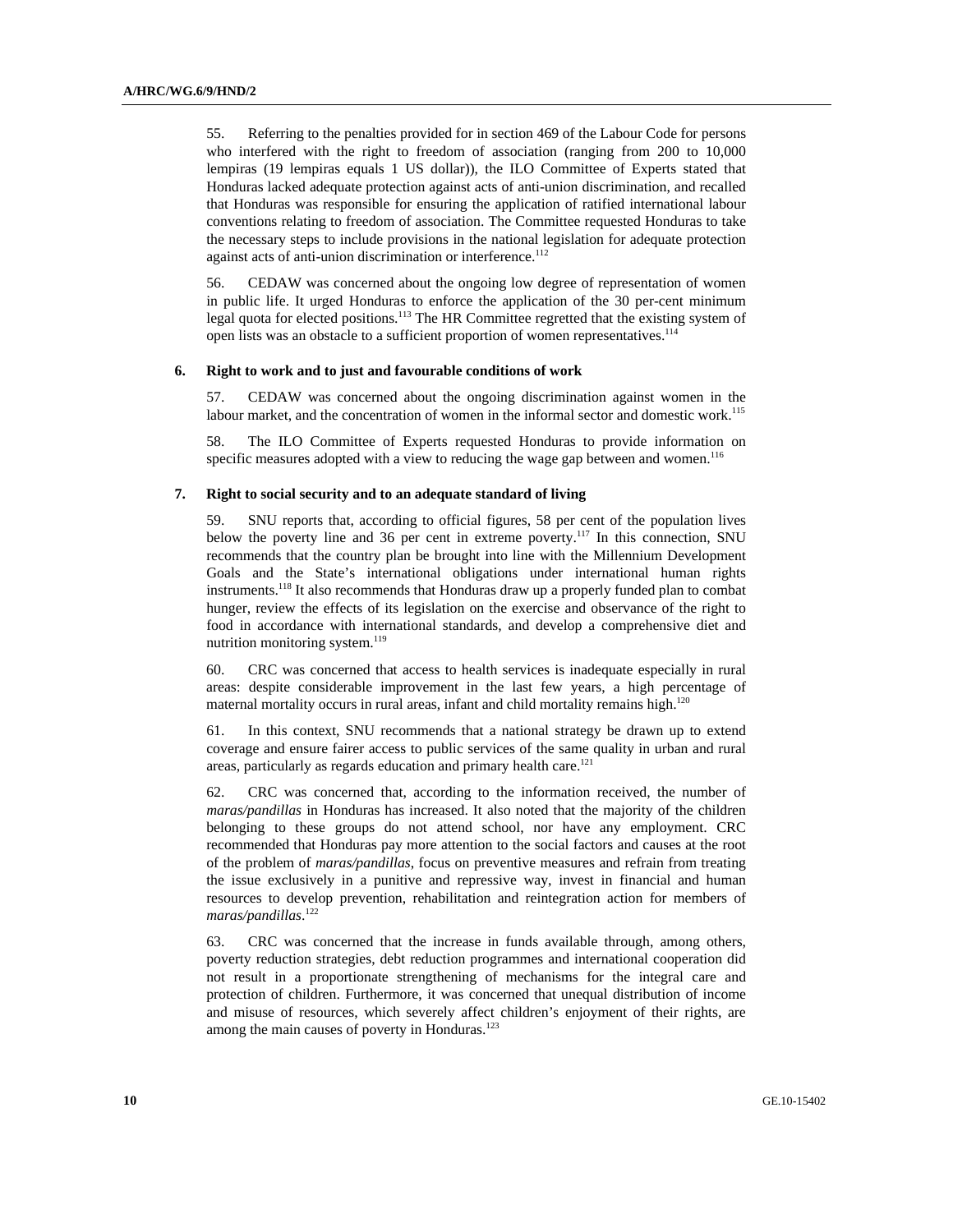64. SNU expresses concern about the lack of national policies on the comprehensive protection of children; the response to the spread of HIV; prevention, treatment and rehabilitation for drug addicts; and support for emigrants, sex workers and HIV orphans.<sup>124</sup>

65. CEDAW was concerned about the high rate of teenage pregnancies and its implications for the health and education of girls. It was concerned that efforts by the Ministry of Education to provide sex education in schools are being impeded by conservative government actors. It was also concerned that abortion is criminalized in all circumstances, including when a pregnancy threatens a woman's life or health, or is a result of rape or incest.<sup>125</sup>

#### **8. Right to education and to participate in the cultural life of the community**

66. The ILO Committee of Experts expressed concern at the low rate of net school attendance at secondary-school level and observed that poverty is one of the primary causes of child labour, and when combined with a defective education system, poverty hinders the development of children. The Committee of Experts requested Honduras to redouble its efforts to improve the operation of the education system and to take measures to enable children to attend compulsory basic education or be integrated into an informal school system.<sup>126</sup>

67. CRC was concerned about the low quality of education in the country and considerable difference between urban and rural areas in terms of quality and accessibility of education.<sup>127</sup>

## **9. Minorities and indigenous peoples**

68. SNU reports that indigenous peoples make up 7.25 per cent of the population of Honduras. The country does not yet have any special policies, public institutions or specific legislation for indigenous peoples. Indigenous communities live in rural areas characterized by extreme poverty, a lack of basic services, high levels of malnutrition, high illiteracy rates, a lack of respect for their own culture, insecure land tenure and other factors of exclusion.<sup>128</sup> In this connection, SNU recommends that a development strategy be drawn up and implemented for indigenous peoples and people of African descent in Honduras.<sup>129</sup>

69. The HR Committee was concerned at various problems affecting indigenous communities, particularly discrimination in the areas of health, employment and education, as well as land rights. It is concerned at the Honduras' failure to include a specific article on the recognition of title to ancestral indigenous lands in the Agrarian Reform Act.<sup>130</sup>

70. The Committee of Experts on the Application of Conventions and Recommendations of the ILO (CEACR) noted that in order to comply fully with the Convention on Indigenous and Tribal Peoples (Convention 169), it was not sufficient for Honduras to establish governmental bodies to liaise with indigenous peoples, but rather to ensure the participation of indigenous peoples in these bodies.<sup>131</sup>

#### **10. Migrants, refugees and asylum-seekers**

71. SNU points out that poverty and the lack of opportunities have a direct impact on migration by Hondurans. It is estimated that about 220,000 Hondurans leave the country every year.<sup>132</sup>

72. CRC recommended that Honduras pay special attention to the situation of migrant children, particularly those unaccompanied and in irregular and/or undocumented situation.<sup>133</sup>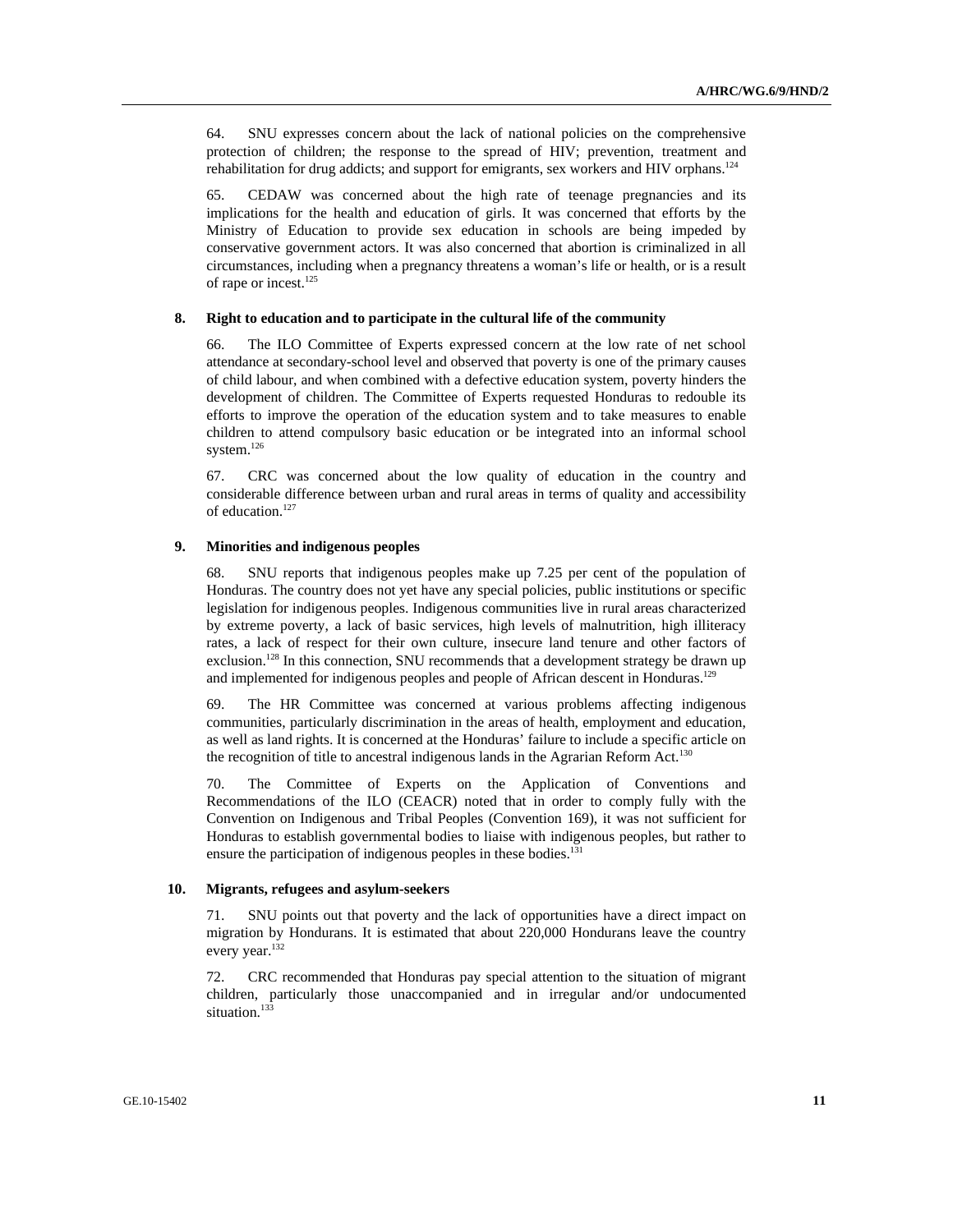# **III. Achievements, best practices, challenges and constraints**

N/A

## **IV. Key national priorities, initiatives and commitments**

## **Specific recommendations for follow-up**

73. CAT requested Honduras to provide, within one year, information on its response to the Committee's recommendations contained in paragraphs 9 (fundamental safeguards), 11 (enforced disappearances), 13 (trafficking in persons), 14 (pretrial detention), 18 (detainees with mental impairments) and 19 ("unlawful associations").<sup>134</sup> No response has been received.

74. In accordance with rule 71, paragraph 5 of the HR Committee's rules of procedure, Honduras should provide, within one year, relevant information on the assessment of the situation and the implementation of the recommendations in paragraphs 9 (children's deaths), 10 (use of force by officials), 11 (street children) and 19 (indigenous communities and Agrarian Reform Act).135 A partial response was received in 2007; additional information was requested in 2009.

# **V. Capacity-building and technical assistance**

N/A

*Notes* 

|                   | Unless indicated otherwise, the status of ratifications of instruments listed in the table may be found |
|-------------------|---------------------------------------------------------------------------------------------------------|
|                   |                                                                                                         |
|                   | in Multilateral Treaties Deposited with the Secretary-General: Status as at 31 December 2006            |
|                   | (ST/LEG/SER.E.25), supplemented by the official website of the United Nations Treaty Collection         |
|                   | database, Office of Legal Affairs of the United Nations Secretariat, http://treaties.un.org.            |
|                   | The following abbreviations have been used for this document:                                           |
| <b>ICERD</b>      | International Convention on the Elimination of All Forms of Racial Discrimination;                      |
| <b>ICESCR</b>     | International Covenant on Economic, Social and Cultural Rights;                                         |
| OP-ICESCR         | Optional Protocol to ICESCR;                                                                            |
| <b>ICCPR</b>      | International Covenant on Civil and Political Rights;                                                   |
| ICCPR-OP 1        | Optional Protocol to ICCPR;                                                                             |
| <b>ICCPR-OP 2</b> | Second Optional Protocol to ICCPR, aiming at the abolition of the death penalty;                        |
| <b>CEDAW</b>      | Convention on the Elimination of All Forms of Discrimination against Women;                             |
| OP-CEDAW          | Optional Protocol to CEDAW;                                                                             |
| CAT               | Convention against Torture and Other Cruel, Inhuman or Degrading Treatment or                           |
|                   | Punishment:                                                                                             |
| OP-CAT            | Optional Protocol to CAT;                                                                               |
| <b>CRC</b>        | Convention on the Rights of the Child;                                                                  |
| OP-CRC-AC         | Optional Protocol to CRC on the involvement of children in armed conflict;                              |
| OP-CRC-SC         | Optional Protocol to CRC on the sale of children, child prostitution and child                          |
|                   | pornography;                                                                                            |
| <b>ICRMW</b>      | International Convention on the Protection of the Rights of All Migrant Workers and                     |
|                   | Members of Their Families;                                                                              |
| <b>CRPD</b>       | Convention on the Rights of Persons with Disabilities;                                                  |
| OP-CRPD           | Optional Protocol to the Convention on the Rights of Persons with Disabilities;                         |
| <b>CED</b>        | International Convention for the Protection of All Persons from Enforced                                |
|                   | Disappearance.                                                                                          |
|                   |                                                                                                         |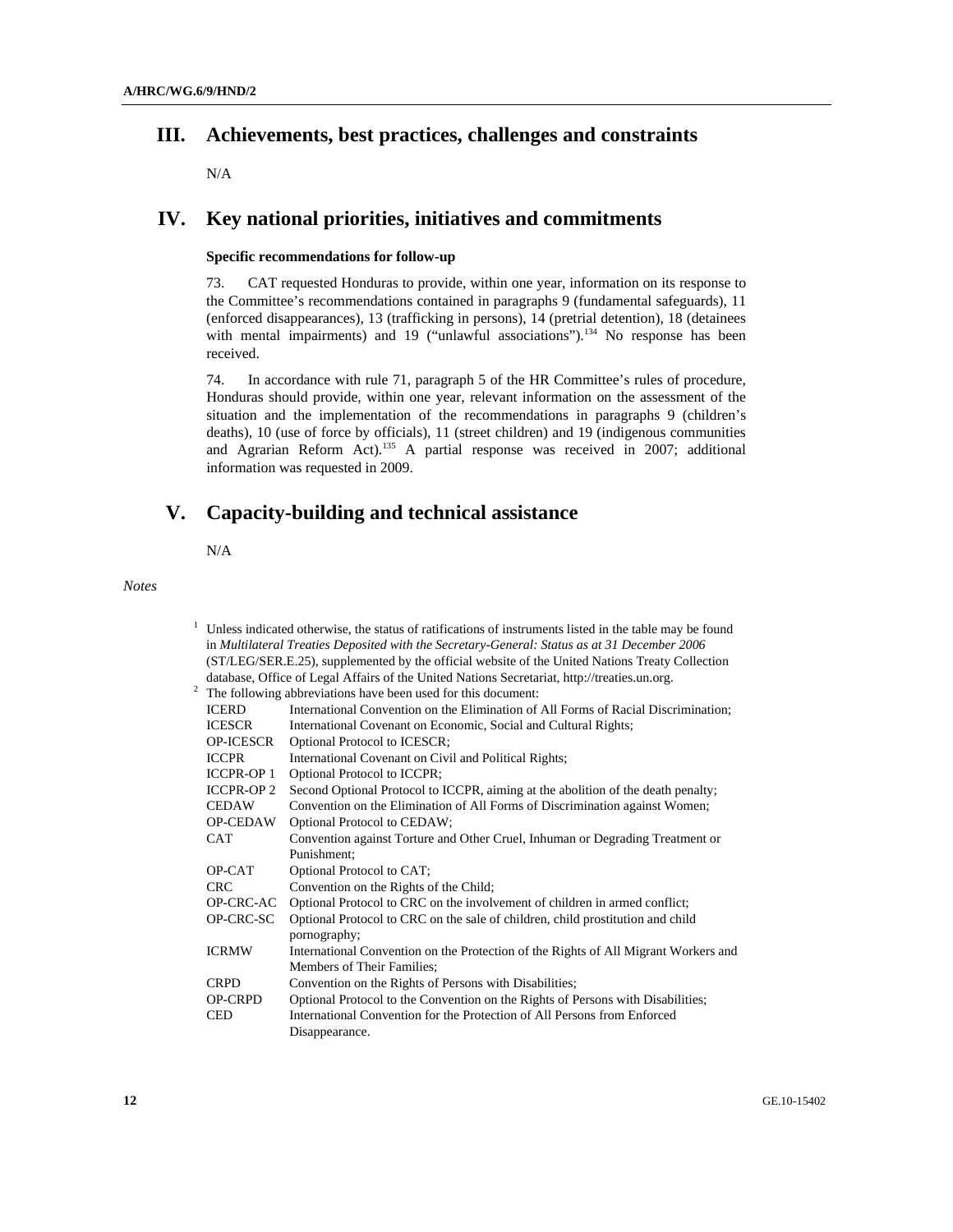- <sup>3</sup> Protocol to Prevent, Suppress and Punish Trafficking in Persons, Especially Women and Children, supplementing the United Nations Convention against Transnational Organized Crime. 4
- <sup>4</sup> 1951 Convention relating to the Status of Refugees and its 1967 Protocol, 1954 Convention relating to the status of Stateless Persons and 1961 Convention on the Reduction of Statelessness.
- <sup>5</sup> Geneva Convention for the Amelioration of the Condition of the Wounded and Sick in Armed Forces in the Field (First Convention); Geneva Convention for the Amelioration of the Condition of Wounded, Sick and Shipwrecked Members of Armed Forces at Sea (Second Convention); Convention relative to the Treatment of Prisoners of War (Third Convention); Convention relative to the Protection of Civilian Persons in Time of War (Fourth Convention); Protocol Additional to the Geneva Conventions of 12 August 1949, and relating to the Protection of Victims of International Armed Conflicts (Protocol I); Protocol Additional to the Geneva Conventions of 12 August 1949, and relating to the Protection of Victims of Non-International Armed Conflicts (Protocol II); Protocol Additional to the Geneva Conventions of 12 August 1949, and relating to the Adoption of an Additional Distinctive Emblem (Protocol III). For the official status of ratifications, see Federal Department of Foreign Affairs of Switzerland, at www.eda.admin.ch/eda/fr/home/topics/intla/ intrea/chdep/warvic.html.<br>
<sup>6</sup> International Labour Orga
- International Labour Organization Convention No. 29 concerning Forced or Compulsory Labour; Convention No. 105 concerning the Abolition of Forced Labour, Convention No. 87 concerning Freedom of Association and Protection of the Right to Organize; Convention No. 98 concerning the Application of the Principles of the Right to Organize and to Bargain Collectively; Convention No. 100 concerning Equal Remuneration for Men and Women Workers for Work of Equal Value; Convention No. 111 concerning Discrimination in Respect of Employment and Occupation; Convention No. 138 concerning the Minimum Age for Admission to Employment; Convention No. 182 concerning the Prohibition and Immediate Action for the Elimination of the Worst Forms of Child Labour.
- CAT/C/HND/CO/1, 23 June 2009, para. 27.
- 8 Ibid., para. 29.
- 9 CEDAW/C/HON/CO/6, 10 August 2007, para. 32.
- 10 Ibid., para. 21; CRC/C/HND/CO/3, para. 79.
- <sup>11</sup> UNCT submission to the UPR on Honduras (2010), fn. iii.
- 12 A/RES/63/301, 1 July 2009.
- <sup>13</sup> A/HRC/RES/12/14, 12 October 2009, para 1. See also A/HRC/12/L.10, para. 7. Following a decision of the General Assembly on the recommendations of the report of the Credentials Committee, the Human Rights Council, at its twelfth session (14 September–2 October 2009) did not recognize the Permanent Representative of Honduras in Geneva as the accredited representative of President
- Zelaya's Government. 14 A/HRC/RES/12/14, para. 5.
- 15 A/HRC/13/66, para. 77.
- 16 Ibid., para. 79.
- 17 Ibid., para. 85 (a).
- <sup>18</sup> UNCT submission to the UPR on Honduras (2010), para. 4.
- 19 Ibid., para. 3, fn. vii.
- $^{20}$  Ibid., para. 3, fn. viii.<br> $^{21}$  Ibid., para. 3, fn. iv.
- <sup>21</sup> Ibid., para. 3, fn. ix.<br><sup>22</sup> Ibid., para. 3, fn. x.
- $\frac{22}{23}$  Ibid., para. 3, fn. x.
- 23 Ibid., para. 3, fn. xi.
- $^{24}$  Ibid., para. 3, fn. xii.
- 25 For the list of national human rights institutions with accreditation status granted by the International Coordinating Committee of National Institutions for the Promotion and Protection of Human Rights
- (ICC), see A/HRC/13/45, annex I.<br><sup>26</sup> http://www2.ohchr.org/SPdocs/NHRI/Calendar\_2009-%202013.doc.<br><sup>27</sup> A/HPC/13/66 para. 82
- A/HRC/13/66, para. 83.
- <sup>28</sup> UNCT submission to the UPR on Honduras (2010), para. 7, fn. xix.
- 29 CRC/C/HND/CO/3, 3 May 2007, para. 17.
- 30 CEDAW/C/HON/CO/6, 10 August 2007, para. 5.
- 31 Ibid., para. 17.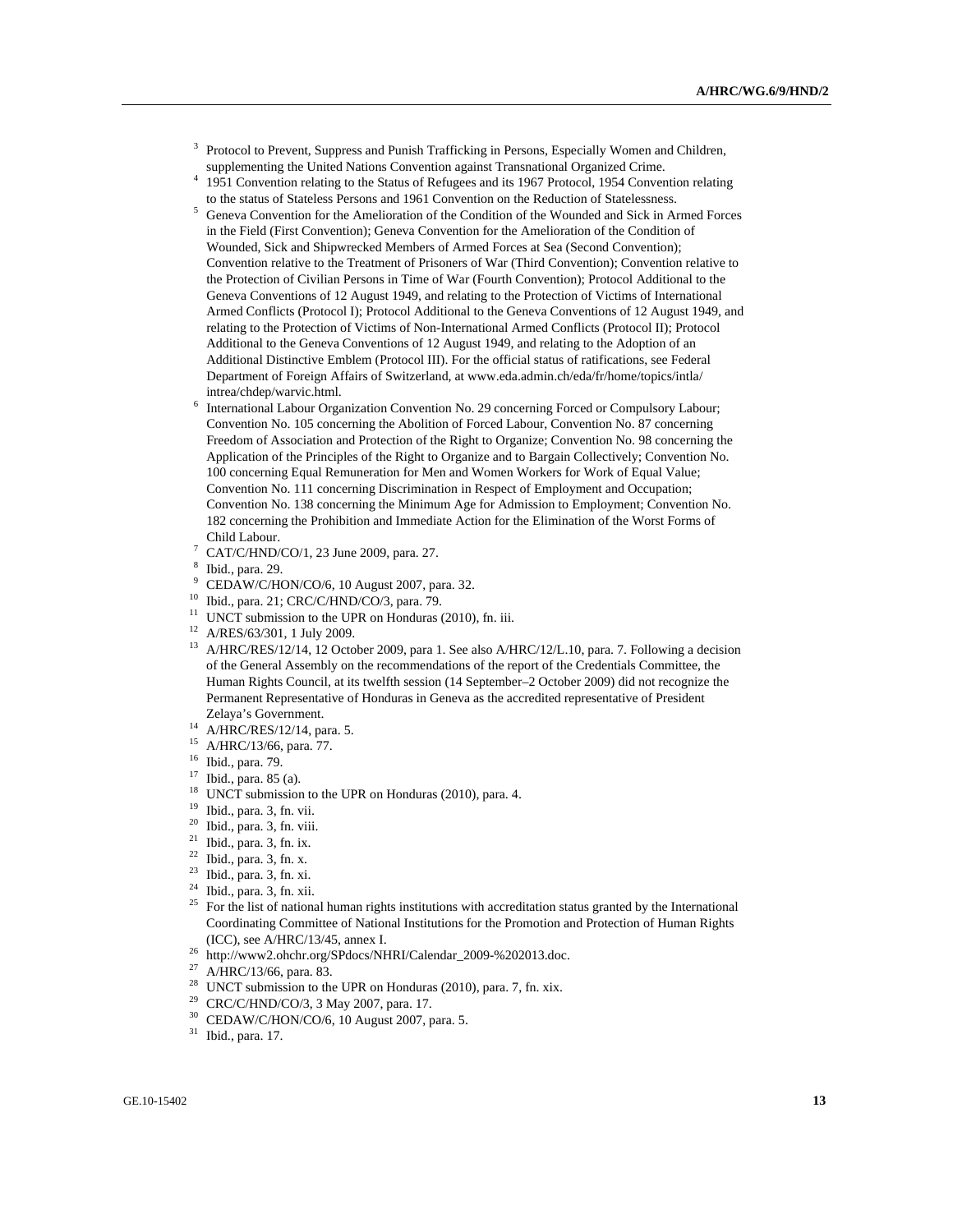- $^{32}$  CAT/C/HND/CO/1, 23 June 2009, para. 19.<br> $^{33}$  A/HRC/4/40/Add 4 paras 86 to 92 and 103
- 33 A/HRC/4/40/Add.4, paras. 86 to 92 and 103.
- <sup>34</sup> UNCT submission to the UPR on Honduras, paras. 12 and 13.
- 35 A/HRC/13/66, para. 85 (b).
- <sup>36</sup> The following abbreviations have been used for this document:

| <b>CERD</b>                                             | Committee on the Elimination of Racial Discrimination;        |
|---------------------------------------------------------|---------------------------------------------------------------|
| <b>CESCR</b>                                            | Committee on Economic, Social and Cultural Rights;            |
| HR Committee                                            | Human Rights Committee;                                       |
| <b>CEDAW</b>                                            | Committee on the Elimination of Discrimination against Women; |
| <b>CAT</b>                                              | Committee against Torture;                                    |
| CRC.                                                    | Committee on the Rights of the Child.                         |
| <sup>37</sup> CAT/OP/HND/1, 10 February 2010, para. 10. |                                                               |

- <sup>38</sup> Ibid., cover page, fn. \*\*.
- 39 E/CN.4/2003/3/Add.2.
- 
- 40 E/CN.4/2005/18/Add.5.
- 41 A/HRC/4/40/Add.4.
- 42 A/HRC/4/42/Add.1.
- 43 A/HRC/7/2/Add.1.
- 44 A/HRC/11/4/Add.2.
- <sup>45</sup> The questionnaires referred to are those reflected in an official report by a special procedure mandate holder issued between 1 January 2006 and 30 June 2010. Responses counted for the purposes of this section are those received within the relevant deadlines, and referred to in the following documents: (a) E/CN.4/2006/62, para. 24, and E/CN.4/2006/67, para. 22; (b) A/HRC/4/23, para. 14; (c) A/HRC/4/24, para. 9; (d) A/HRC/4/29, para. 47; (e) A/HRC/4/31, para. 24; (f) A/HRC/4/35/Add.3, para. 7; (g) A/HRC/6/15, para. 7; (h) A/HRC/7/6, annex; (i) A/HRC/7/8, para. 35; (j) A/HRC/8/10, para.120, footnote 48; (k) A/62/301, paras. 27, 32, 38, 44 and 51; (l) A/HRC/10/16 and Corr.1, footnote 29; (m) A/HRC/11/6, annex; (n) A/HRC/11/8, para. 56; (o) A/HRC/11/9, para. 8, footnote 1; (p) A/HRC/12/21, para.2, footnote 1; (q) A/HRC/12/23, para. 12; (r) A/HRC/12/31, para. 1, footnote 2; (s) A/HRC/13/22/Add.4; (t) A/HRC/13/30, para. 49; (u) A/HRC/13/42, annex I; (v) A/HRC/14/25, para. 6, footnote 1; (w) A/HRC/14/31, para. 5, footnote 2. 46 OHCHR 2009 Report, p. 110.
- 
- 47 OHCHR 2009 Report, p. 123.
- 48 OHCHR 2008 Report, p. 193.
- 49 UNDAF Honduras 2007–2011, p. 5, available at http://www.undg.org/archive\_docs/8318- Honduras\_UNDAF\_\_2007-2011\_\_-\_2007-2011.doc. 50 Ibid.
- 
- 51 CEDAW/C/HON/CO/6, 10 August 2007, para. 27.
- 52 E/CN.4/2005/18/Add.5, para. 29.
- 53 CRC/C/HND/CO/3, 3 May 2007, para. 31.
- 54 CCPR/C/HND/CO/1, 13 December 2006, para. 4.
- 55 E/CN.4/2003/3/Add.2, p. 2.
- 56 CAT/C/HND/CO/1, 23 June 2009, para. 12.
- 57 CRC/C/HND/CO/3, 3 May 2007, para. 35.
- 58 CCPR/C/HND/CO/1, 13 December 2006, para. 9.
- 59 A/HRC/13/66, para. 20, see report for cases cited.
- $60$  Ibid., para. 85 (c)
- 61 Ibid., para. 64.
- $62$  Ibid., para. 67, see report for cases cited.
- 63 Ibid., para. 58.
- 64 Ibid., para. 61.
- 65 A/HRC/7/2/Add.1, paras. 29 and 37.
- 66 CAT/C/HND/CO/1, 3 June 2009, para. 6.
- 67 CAT/OP/HND/1, 10 February 2010, para. 266.
- 68 CAT/C/HND/CO/1, 23 June 2009, para. 8.
- $^{69}$  A/HRC/4/40/Add.4, paras. 36–46 and 99 (a), (b).
- 70 CAT/C/HND/CO/1, 23 June 2009, para. 14.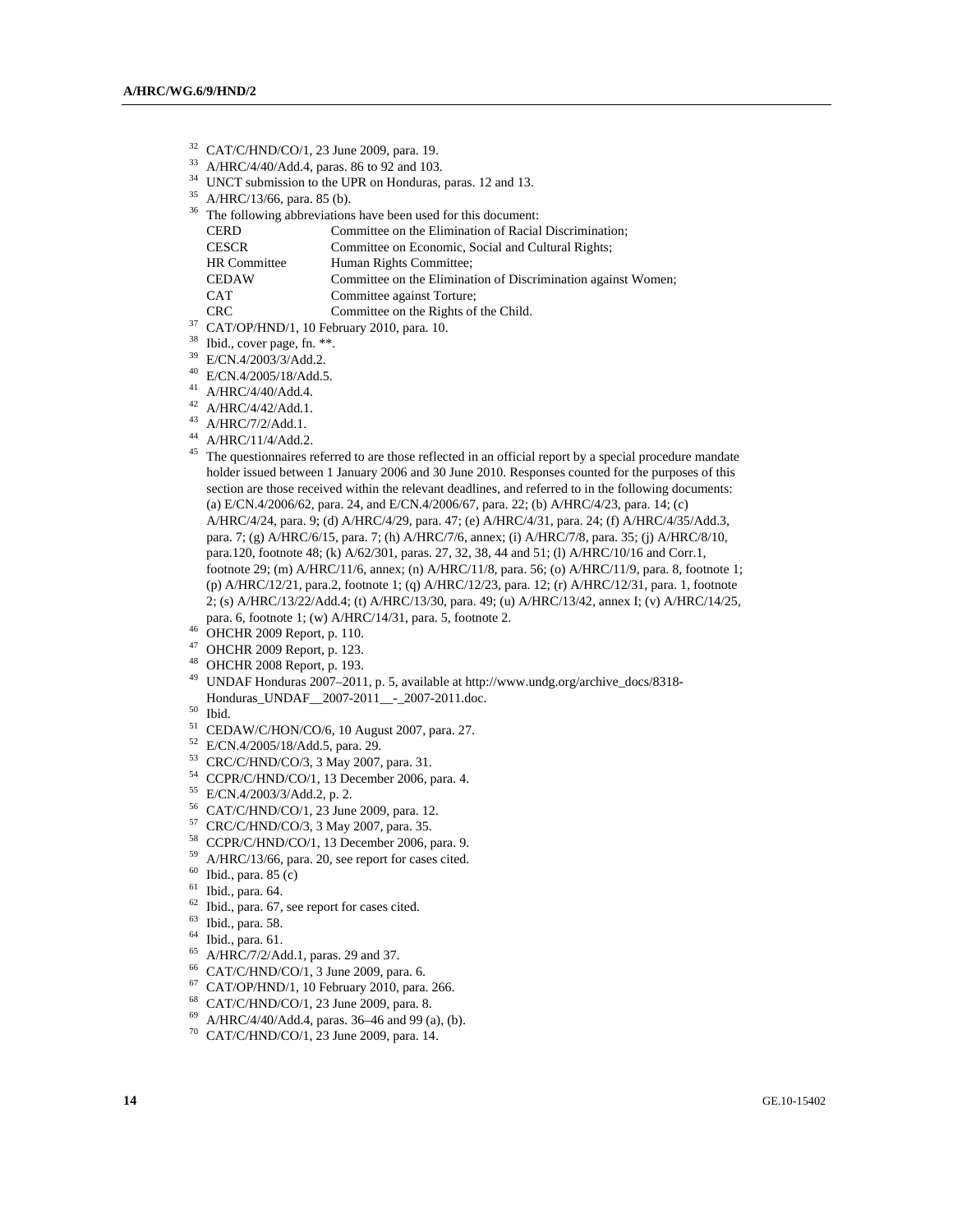- $71$  CCPR/C/HND/CO/1, 13 December 2006, para. 13.
- 72 CAT/C/HND/CO/1, 23 June 2009, para. 17.
- 73 A/HRC/4/40/Add. 4, para. 102.
- 74 CCPR/C/HND/CO/1, 13 December 2006, para. 15.
- <sup>75</sup> A/HRC/4/40/Add.4, para. 101. See also UNCT submission to the UPR on Honduras, para. 23.<br><sup>76</sup> CAT/OP/HND/1, 10 February 2010, para. 294.
- 
- 77 Ibid., para. 320.
- 78 CAT/C/HND/CO/1, 23 June 2009, para. 21.
- 79 CEDAW/C/HON/CO/6, 10 August 2007, para. 18.
- 80 UNCT submission to the UPR on Honduras (2010), para. 15.
- 81 CRC/C/HND/CO/3, 3 May 2007, para. 44.
- 82 Ibid., para. 51.
- <sup>83</sup> UNCT submission to the UPR on Honduras (2010), para. 18, fn. xl.
- 84 Ibid., p. 11.
- 85 CAT/C/HND/CO/1, 23 June 2009, para. 13.
- 86 CRC/C/HND/CO/3, 3 May 2007, para. 78.
- 87 CEDAW/C/HON/CO/6, 10 August 2007, para. 20.
- <sup>88</sup> ILO Committee of Experts on the Application of Conventions and Recommendations (CEACR), Individual Observation concerning Worst Forms of Child Labour Convention, 1999 (No. 182), 2009,
- Geneva, doc. No. (ILOLEX) 062009HND182, 1<sup>st</sup> and 2<sup>nd</sup> paras.<br><sup>89</sup> CEACR, Individual Observation concerning Minimum Age Convention, 1973 (No. 138), 2009, Geneva, doc. No. (ILOLEX) 062009HND138, 2<sup>nd</sup> and 3<sup>rd</sup> paras.
- $90$  CCPR/C/HND/CO/1, 13 December 2006, para. 12.
- 91 CAT/C/HND/CO/1, 23 June 2009, para. 18.
- 92 A/HRC/4/42/Add.1, paras. 18–34 and 73 (a).
- 93 OHCHR Press Release, "*Despido de jueces en Honduras envía mensaje intimidatorio al Poder Judicial, advierten expertos de la ONU*," 29 July 2010, avaliable at http://www.ohchr.org/en/ NewsEvents/ Pages/DisplayNews.aspx?NewsID=10235&LangID=S. 94 A/13/HRC/66, para. 81.
- 
- 95 CAT/C/HND/CO/1, 23 June 2009, para. 10.
- 96 CCPR/C/HND/CO/1, 13 December 2006, para. 16.
- 97 CAT/OP/HND/1, 10 February 2010, para. 274.
- 
- % A/HRC/7/2/Add.1, para. 43.<br>
99 CAT/C/HND/CO/1, 23 June 2009, para. 20.
- 
- 
- 
- 
- 
- 
- 
- 
- <sup>100</sup> Ibid., para. 16.<br>
<sup>101</sup> CCPR/C/HND/CO/1, 13 December 2006, para. 10.<br>
<sup>102</sup> CRC/C/HND/CO/3, 3 May 2007, para. 82.<br>
<sup>103</sup> Ibid., para. 40.<br>
<sup>104</sup> Ibid., para. 50.<br>
<sup>105</sup> A/13/HRC/66, para. 41.<br>
<sup>106</sup> Ibid., para. 42, opinion and expression, on summary, extrajudicial or arbitrary executions, on the situation of human rights defenders, 10 May 2010, available at http://www.ohchr.org/en/NewsEvents/Pages/ DisplayNews.aspx?NewsID=10032&LangID=E.<br><sup>109</sup> A/HRC/11/4/Add.2, annex, para. 37.<br><sup>110</sup> Ibid., para. 43.<br><sup>111</sup> A/HRC/13/66, para. 46.<br><sup>112</sup> CEACR, Individual Observation concerning Right to Organise and Collective Bargainin
- 
- 
- 
- Convention, 1949 (No. 98), 2010, Geneva, doc. No. (ILOLEX) 062010HND098, 1<sup>st</sup> and 2<sup>nd</sup> paras.<br>
<sup>113</sup> CEDAW/C/HON/CO/6, 10 August 2007, para. 23.<br>
<sup>114</sup> CCPR/C/HND/CO/1, 13 December 2006, para. 6.<br>
<sup>115</sup> CEDAW/C/HON/CO/6,
- 
- 
- 
- 2010, Geneva, doc. No. (ILOLEX) 092010HND100, 2<sup>nd</sup> para.